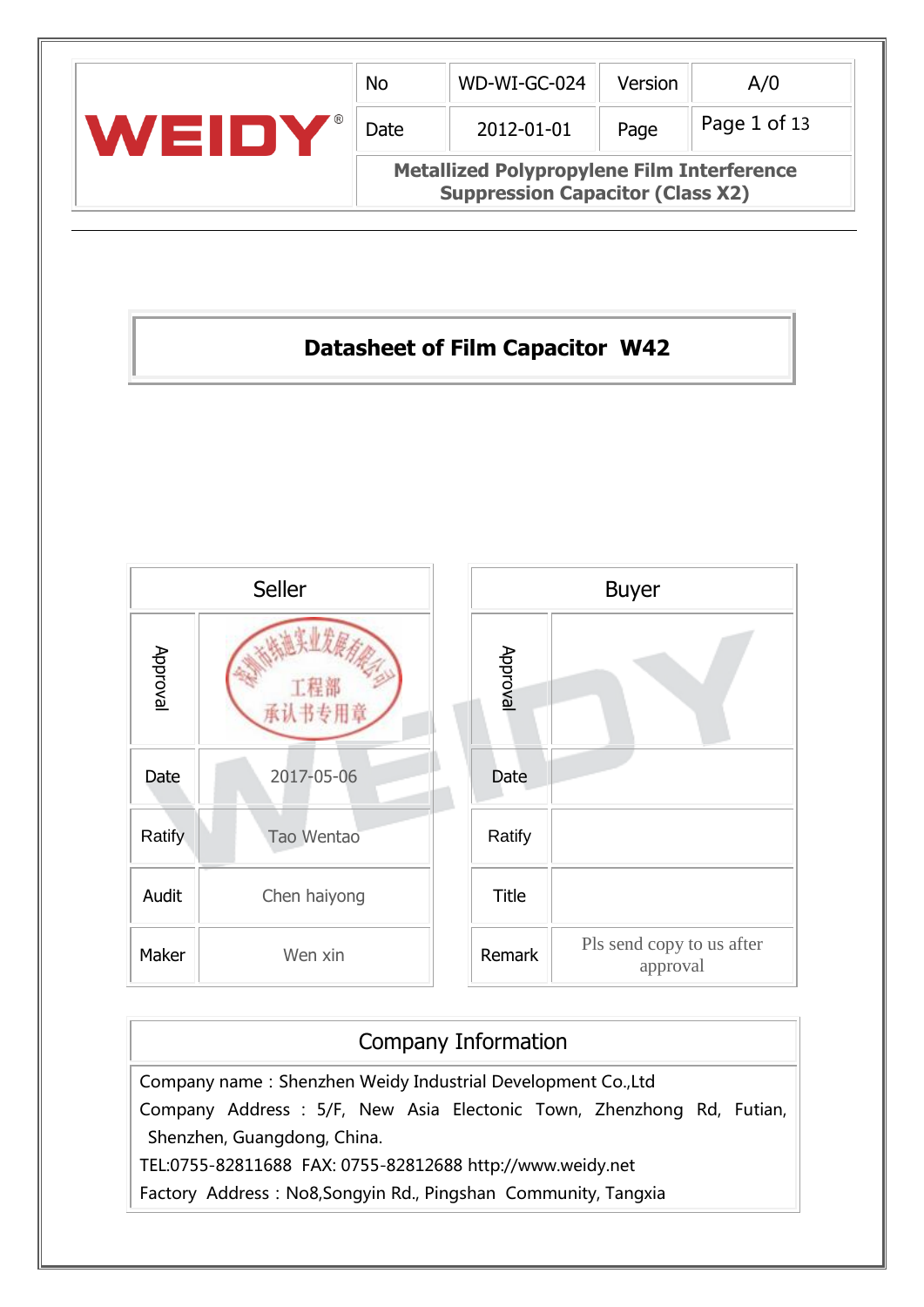|     | <b>No</b> | WD-WI-GC-024                                                                                 | Version | A/O          |
|-----|-----------|----------------------------------------------------------------------------------------------|---------|--------------|
| eur | Date      | 2012-01-01                                                                                   | Page    | Page 2 of 13 |
|     |           | <b>Metallized Polypropylene Film Interference</b><br><b>Suppression Capacitor (Class X2)</b> |         |              |

# Resume of change record for datasheet

| $NO$        | Updated<br>Date<br>$(\Upsilon/M/D$ ) | Updated<br>version | Updated content | Audit           |
|-------------|--------------------------------------|--------------------|-----------------|-----------------|
| $\mathbf 1$ | 2017-05-06                           | A/O                | As-built        | Chen<br>Haiyong |
|             |                                      |                    |                 |                 |
|             |                                      |                    |                 |                 |
|             |                                      |                    |                 |                 |
|             |                                      |                    |                 |                 |
|             |                                      |                    |                 |                 |
|             |                                      |                    |                 |                 |
|             |                                      |                    |                 |                 |
|             |                                      |                    |                 |                 |
|             |                                      |                    |                 |                 |
|             |                                      |                    |                 |                 |
|             |                                      |                    |                 |                 |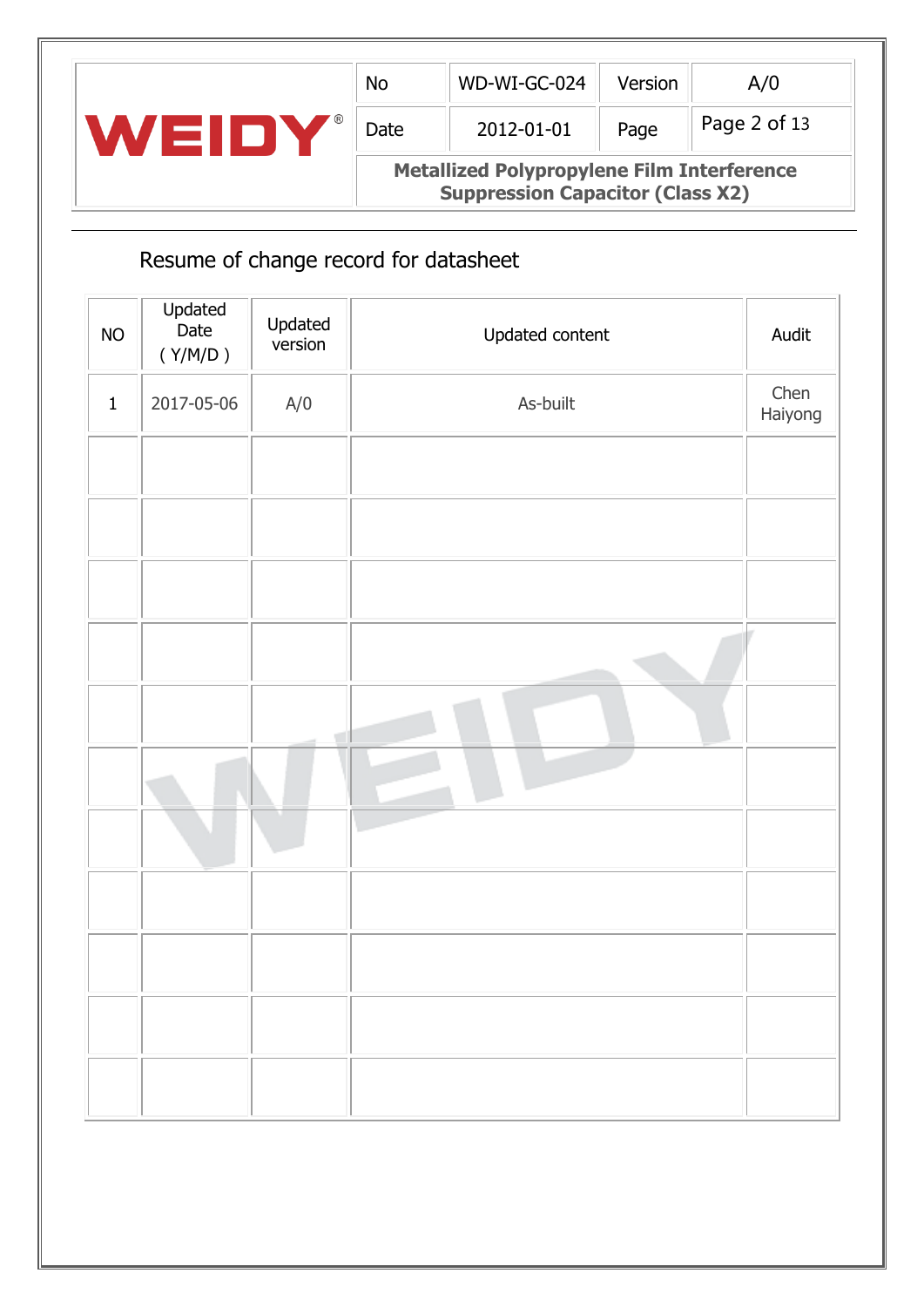| WEIDY<br>Product Dimensions (unit : mm)<br>CAP<br>uF | Date<br>$T \n\leftarrow$<br>L:20 $min$ $\left  \leftarrow$ $_{\text{db} \pm 0.05}$<br>R.V<br><b>VAC</b> | W<br>$\pm 0.5$ | 2012-01-01<br>H<br>±0.5 | w<br>T<br>±0.5 | Page<br><b>Metallized Polypropylene Film Interference</b><br><b>Suppression Capacitor (Class X2)</b><br>Fig.2<br>${\sf P}$<br>$\pm 1.0$ | н<br>$L_0$<br>$\sf S$<br>$\pm 0.5$ | dφ  | Page 3 of 13<br>$T \n\in$<br>L <sub>0</sub><br>±0.5 | Fig          |
|------------------------------------------------------|---------------------------------------------------------------------------------------------------------|----------------|-------------------------|----------------|-----------------------------------------------------------------------------------------------------------------------------------------|------------------------------------|-----|-----------------------------------------------------|--------------|
|                                                      |                                                                                                         |                |                         |                |                                                                                                                                         |                                    |     |                                                     |              |
|                                                      |                                                                                                         |                |                         |                |                                                                                                                                         |                                    |     |                                                     |              |
|                                                      |                                                                                                         |                |                         |                |                                                                                                                                         |                                    |     |                                                     |              |
|                                                      |                                                                                                         |                |                         |                |                                                                                                                                         |                                    |     |                                                     |              |
|                                                      |                                                                                                         |                |                         |                |                                                                                                                                         |                                    |     |                                                     |              |
| 0.10                                                 | 310                                                                                                     | 18.0           | 11.0                    | 5.0            | 15.0                                                                                                                                    | $\left( \frac{1}{2} \right)$       | 0.6 | $\sqrt{2}$                                          | $\mathbf{1}$ |
| 0.22                                                 | 310                                                                                                     | 18.0           | 12.0                    | 6.0            | 15.0                                                                                                                                    | T                                  | 0.8 | T                                                   | $\mathbf{1}$ |
| 0.47                                                 | 310                                                                                                     | 18.0           | 14.5                    | 8.5            | 15.0                                                                                                                                    |                                    | 0.8 |                                                     | $\mathbf 1$  |
|                                                      |                                                                                                         |                |                         |                |                                                                                                                                         |                                    |     |                                                     |              |
|                                                      |                                                                                                         |                |                         |                |                                                                                                                                         |                                    |     |                                                     |              |
|                                                      |                                                                                                         |                |                         |                |                                                                                                                                         |                                    |     |                                                     |              |
|                                                      |                                                                                                         |                |                         |                |                                                                                                                                         |                                    |     |                                                     |              |
|                                                      |                                                                                                         |                |                         |                |                                                                                                                                         |                                    |     |                                                     |              |
|                                                      |                                                                                                         |                |                         |                |                                                                                                                                         |                                    |     |                                                     |              |
|                                                      |                                                                                                         |                |                         |                |                                                                                                                                         |                                    |     |                                                     |              |
|                                                      |                                                                                                         |                |                         |                |                                                                                                                                         |                                    |     |                                                     |              |
|                                                      |                                                                                                         |                |                         |                |                                                                                                                                         |                                    |     |                                                     |              |
|                                                      |                                                                                                         |                |                         |                |                                                                                                                                         |                                    |     |                                                     |              |
|                                                      |                                                                                                         |                |                         |                |                                                                                                                                         |                                    |     |                                                     |              |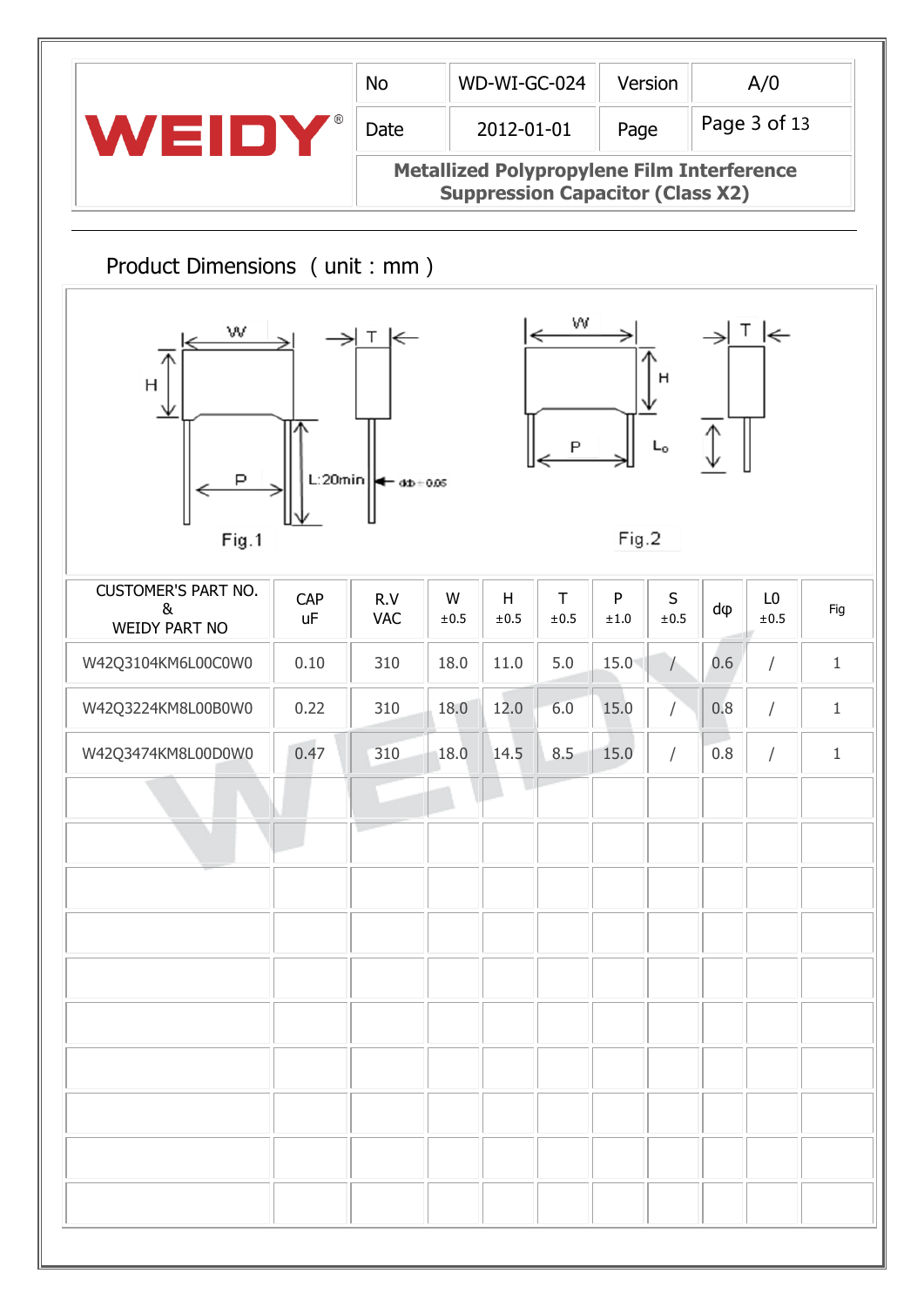|                                                                                                                      |                                    |                                |              |             | <b>No</b>        |                   |              | WD-WI-GC-024                                                                                 |             | Version      |                   | A/0                                                 |             |
|----------------------------------------------------------------------------------------------------------------------|------------------------------------|--------------------------------|--------------|-------------|------------------|-------------------|--------------|----------------------------------------------------------------------------------------------|-------------|--------------|-------------------|-----------------------------------------------------|-------------|
|                                                                                                                      | WEIDY                              |                                |              |             | Date             |                   |              | 2012-01-01                                                                                   | Page        |              |                   | Page 4 of 13                                        |             |
|                                                                                                                      |                                    |                                |              |             |                  |                   |              | <b>Metallized Polypropylene Film Interference</b><br><b>Suppression Capacitor (Class X2)</b> |             |              |                   |                                                     |             |
| ✧                                                                                                                    | Part number system<br>For example: |                                |              |             |                  |                   |              |                                                                                              |             |              |                   |                                                     |             |
|                                                                                                                      | $\mathbf{1}$                       | 3<br>2                         | 4<br>5       | 6           | $7^{\circ}$<br>8 | 9                 | 10           | 11                                                                                           | 12          |              | 13 14 15 16 17 18 |                                                     |             |
|                                                                                                                      |                                    |                                |              |             |                  |                   |              |                                                                                              |             |              |                   |                                                     |             |
|                                                                                                                      |                                    | $\textcircled{\scriptsize{1}}$ | $\circledZ$  |             | $\circledS$      | $\left( 4\right)$ | $\circledS$  | $\circled6$                                                                                  | (7)         |              | $\circledR$       |                                                     |             |
|                                                                                                                      |                                    |                                |              |             |                  |                   |              |                                                                                              |             |              |                   |                                                     |             |
| $\left( 1\right)$                                                                                                    | Series code(Digit 1 to 3)          |                                |              |             |                  |                   |              |                                                                                              |             |              |                   |                                                     |             |
| <b>Series</b>                                                                                                        | <b>CH11</b>                        | CL11                           | CBB11        | CBB13       |                  | CBB81             | CBB81B       | <b>WDQB</b>                                                                                  | <b>WDQC</b> | <b>PSR</b>   | CL20T             | CL21                                                | CL21X       |
| Code                                                                                                                 | W10                                | W11                            | W12          | W13         |                  | W14               | W15          | W16                                                                                          | W17         | W18          | W20               | W21                                                 | W22         |
| <b>Series</b>                                                                                                        | CL21B                              | CL23B                          | CL25         | CL20A       |                  | CBB20T            | CBB21        | CBB21B                                                                                       | CBB20A      | MKP2<br>5    | CBB22             | <b>RCS</b>                                          | X2(E)       |
| Code                                                                                                                 | W23                                | W24                            | W25          | W26         |                  | <b>W30</b>        | W31          | W32                                                                                          | <b>W33</b>  | <b>W35</b>   | W36               | W40                                                 | W41         |
| Series                                                                                                               | X <sub>2</sub>                     | Y2                             | X1           | X1/440V     |                  | X1/760V           | CL21B(E)     | CBB21B<br>(E)                                                                                | CBB21(E)    | <b>CLN51</b> | <b>CBS52</b>      | <b>CBB60</b>                                        | CBB61       |
| Code                                                                                                                 | W42                                | W43                            | W44          | <b>W45</b>  |                  | W46               | W47          | W48                                                                                          | W49         | W51          | W52               | W60                                                 | W61         |
| Series                                                                                                               | CBB65                              | CBB71                          | CBB72        | MMKP82      |                  | MMKP84            | <b>CLN21</b> | C92                                                                                          | CBB13B      | CBB62        | <b>RCP</b>        | CBB28                                               | CL21<br>(E) |
| Code                                                                                                                 | W65                                | W71                            | W72          | <b>W82</b>  |                  | <b>W84</b>        | W91          | W92                                                                                          | W19         | W62          | W39               | W28                                                 | <b>W50</b>  |
| <b>Series</b>                                                                                                        | CBB22<br>(E)                       |                                |              |             |                  |                   |              |                                                                                              |             |              |                   |                                                     |             |
| Code                                                                                                                 | W53                                |                                |              |             |                  |                   |              |                                                                                              |             |              |                   |                                                     |             |
| <b>2)</b> Rated Voltage(Digit 4~5) (Remark : number and then letter indicate DC, letter and then number indicate AC) |                                    |                                |              |             |                  |                   |              |                                                                                              |             |              |                   |                                                     |             |
|                                                                                                                      | $\mathsf A$                        | $\sf B$                        | $\mathsf C$  | $\mathsf D$ | E                | $\mathsf F$       | G            | $\boldsymbol{\mathsf{H}}$                                                                    | J           | $\sf K$      |                   | $\mathsf{M}% _{0}^{\prime}=\mathsf{M}_{0}^{\prime}$ | ${\sf N}$   |
| $\mathbf{1}$                                                                                                         |                                    |                                | <b>16V</b>   | <b>20V</b>  | 25V              |                   |              | 50V                                                                                          | 63V         | 80V          |                   |                                                     |             |
| $\overline{2}$                                                                                                       | 100V                               | 125V                           | 160V         | 200V        | 250V             |                   | 400V         | 500V                                                                                         | 630V        | 800V         |                   | 120V                                                |             |
| $\mathsf{3}$                                                                                                         | 1000V                              | 1250V                          | 1600V        | 2000V       | 2500V            | 3000V             | 4000V        |                                                                                              |             |              |                   | 1200V                                               |             |
|                                                                                                                      | ${\sf P}$                          | Q                              | $\mathsf{R}$ | $\sf S$     | T                | $\cup$            | $\mathsf V$  | W                                                                                            | $\mathsf X$ | Y            |                   |                                                     |             |
| $\mathbf 1$                                                                                                          | 240V                               | 300V                           | 330V         | 440V        | 540V             | 600V              |              |                                                                                              |             |              |                   |                                                     |             |
| $\overline{2}$                                                                                                       | 275V                               | 305V                           | 350V         | 450V        | 550V             |                   |              |                                                                                              |             |              |                   |                                                     |             |
|                                                                                                                      |                                    | 310V                           |              |             |                  |                   |              |                                                                                              |             |              |                   |                                                     |             |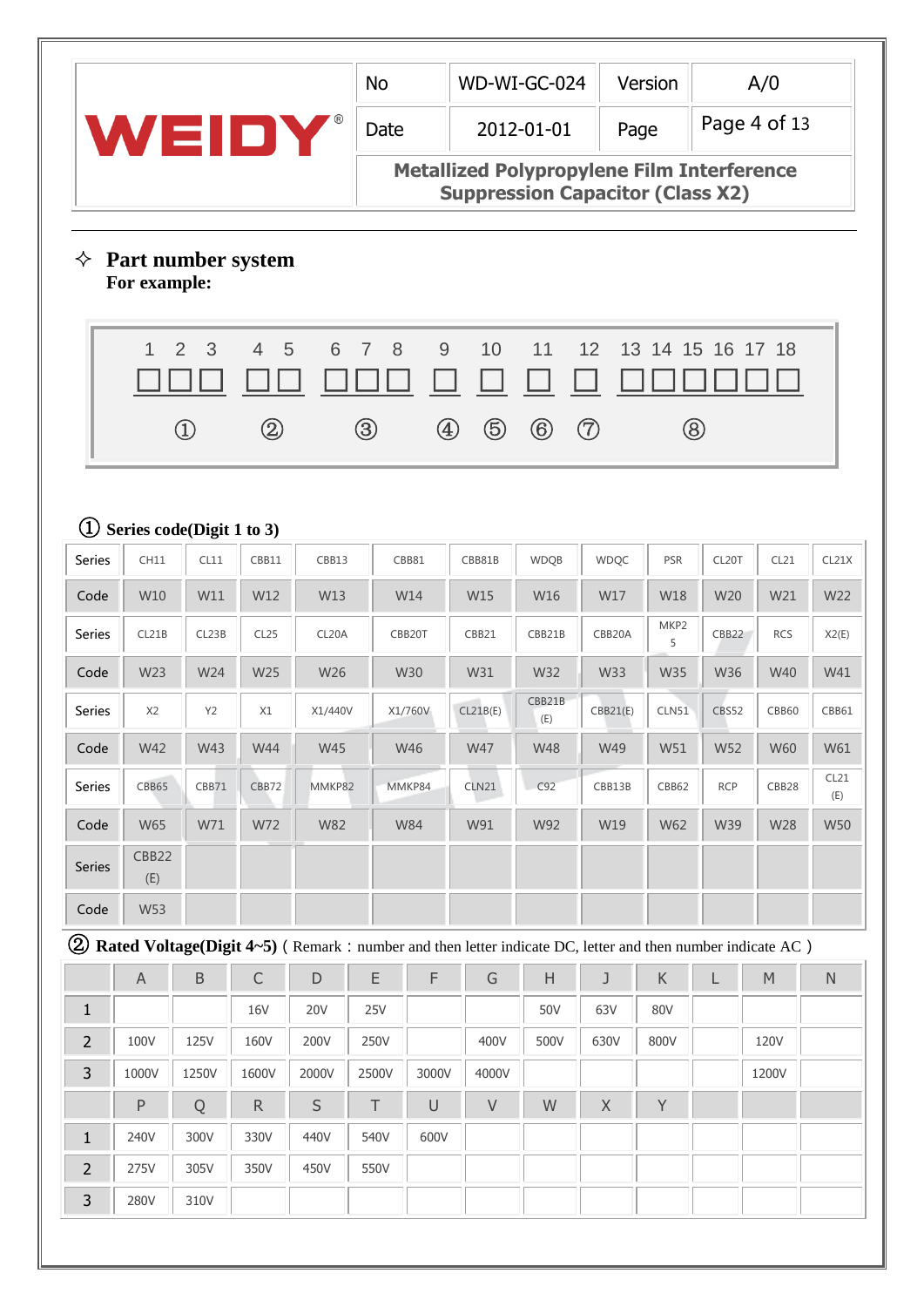|                                                                                                                         |                                                                                              |                 |      | <b>No</b>       |      | WD-WI-GC-024                                                                     |            |     | Version                                                                     |                | A/0          |      |
|-------------------------------------------------------------------------------------------------------------------------|----------------------------------------------------------------------------------------------|-----------------|------|-----------------|------|----------------------------------------------------------------------------------|------------|-----|-----------------------------------------------------------------------------|----------------|--------------|------|
| WEIDY                                                                                                                   |                                                                                              |                 |      | Date            |      |                                                                                  | 2012-01-01 |     | Page                                                                        |                | Page 5 of 13 |      |
|                                                                                                                         | <b>Metallized Polypropylene Film Interference</b><br><b>Suppression Capacitor (Class X2)</b> |                 |      |                 |      |                                                                                  |            |     |                                                                             |                |              |      |
| (3)<br>According to JIS<br>$101 = 10 \times 10^{1}$ pF=0.1nF<br>$104 = 10 \times 10^4$ pF=100nF=0.1uF<br>$107 = 100$ uF | Rated capacitance value(Digit 6 to 8)                                                        | $108 = 1000$ uF |      | $109 = 10000uF$ |      | $102 = 10 \times 10^2$ pF=1.0nF= 0.001uF<br>$105 = 10 \times 10^5$ pF=1000nF=1uF |            |     | 103=10x10 ${}^{3}$ pF=10nF=0.01uF<br>$106 = 10 \times 10^6$ pF=10000nF=10Uf |                |              |      |
| $\left( 4\right)$                                                                                                       | Capacitance tolerance (Digit 9)                                                              |                 |      |                 |      |                                                                                  |            |     |                                                                             |                |              |      |
| Tolerance                                                                                                               | $+1%$                                                                                        | $± 2\%$         | ± 3% | ± 5%            | ±10% | ±15%                                                                             | ± 20%      |     | $0 \sim +10\%$                                                              | $0 \sim -10\%$ |              |      |
| Code                                                                                                                    | F                                                                                            | G               | H    | J               | K    | L                                                                                | M          |     | Τ                                                                           | P              |              |      |
| (5)<br>Pitch/Length of Axial products (Digit 10)                                                                        |                                                                                              |                 |      |                 |      |                                                                                  |            |     |                                                                             |                |              |      |
| Pitch<br>3.5                                                                                                            | 4.0                                                                                          | 4.5             | 5.0  | 5.5             | 6.0  | 6.5                                                                              | 7.0        | 7.5 | 10.0                                                                        | 12.5           | 15.0         | 20.0 |

| Pitch | 3.5  | 4.0  | 4.5  | 5.0  | 5.5  | 6.0  | 6.5  | 7.0 | 7.5 | 10.0         | 12.5 | 15.0 | 20.0 |
|-------|------|------|------|------|------|------|------|-----|-----|--------------|------|------|------|
| Code  | Α    | B    | С    | D    | Ε    | F    | G    | Н   |     | К            |      | М    | Ν    |
| Pitch | 22.0 | 22.5 | 25.0 | 27.0 | 27.5 | 30.0 | 31.0 | 32  | 37  | 26           | 8    |      |      |
| Code  | P    |      | R    | S    |      |      | V    | W   | Χ   | $\checkmark$ |      |      |      |
| Pitch | 15   | 19   | 21   | 27   | 32   | 37   | 42   | 46  | 24  | 50           | 56   |      |      |
| Code  |      |      |      | 4    | 5    | 6    |      | 8   | 9   | A            | B    |      |      |

\*When the products are axial products, it stands for the length of the products

# ⑥ **Lead**(**Digit 11**)

| Lead | CDAT<br>$\sim$ U.S. | $\sim$ $\sim$<br>$\sim$<br>$U_{\cdot}$ b<br>ى | $\sim$ $\sim$<br>$\cap$<br>υ., | 0.8<br>$\sim$ n<br>◡ | $\sim$<br>$\sim$<br>1.0<br>UU | 0.8<br>$\sim$<br>ΨU | $\sim$<br>0.7<br><b>CU</b> | $\sim$<br>$\sim$<br>w<br><u>+1</u> | $\Omega$<br><b>L.U</b> | CDO<br>∵∪. . |  |
|------|---------------------|-----------------------------------------------|--------------------------------|----------------------|-------------------------------|---------------------|----------------------------|------------------------------------|------------------------|--------------|--|
| code |                     |                                               | -                              |                      |                               |                     |                            |                                    |                        |              |  |

# ⑦ **Package type and code of Lead Configuration(Digit 12)**

| Code | Description                            |
|------|----------------------------------------|
| S    | Straight lead, Cut lead L≤8MM          |
| M    | Straight lead, Cut lead 20MM > L > 8MM |
| L    | Straight lead, Cut lead $L \geq 20$ MM |
| W    | Bend 90°                               |
| K    | Bent lead L±0.5MM                      |
| Υ    | Bent lead $L\pm 0.3$ MM                |
|      | Taping package                         |

## ⑧ **Internal use**( **Digit 13**~**18**)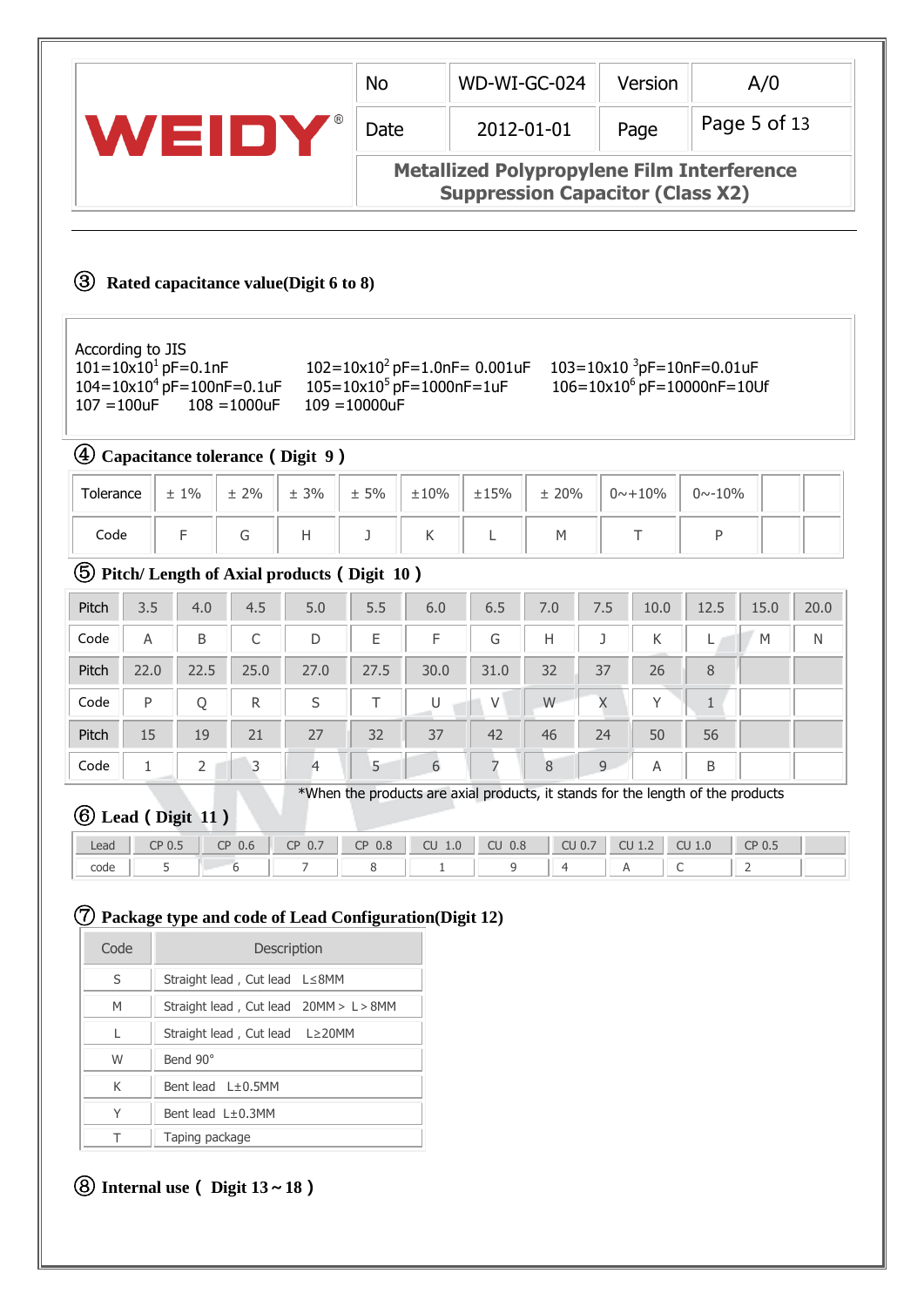|                                                         |                                                           | <b>No</b>                                                                                    | WD-WI-GC-024                                                                                                                                                                                                                                                                                                                                                                                                                                                                                                                                                                                                                                                                                                        | Version                                                                       | A/0                                                                                                           |
|---------------------------------------------------------|-----------------------------------------------------------|----------------------------------------------------------------------------------------------|---------------------------------------------------------------------------------------------------------------------------------------------------------------------------------------------------------------------------------------------------------------------------------------------------------------------------------------------------------------------------------------------------------------------------------------------------------------------------------------------------------------------------------------------------------------------------------------------------------------------------------------------------------------------------------------------------------------------|-------------------------------------------------------------------------------|---------------------------------------------------------------------------------------------------------------|
| WEIDY®                                                  |                                                           | Date                                                                                         | 2012-01-01                                                                                                                                                                                                                                                                                                                                                                                                                                                                                                                                                                                                                                                                                                          | Page                                                                          | Page 6 of 13                                                                                                  |
|                                                         |                                                           |                                                                                              | <b>Metallized Polypropylene Film Interference</b><br><b>Suppression Capacitor (Class X2)</b>                                                                                                                                                                                                                                                                                                                                                                                                                                                                                                                                                                                                                        |                                                                               |                                                                                                               |
| <b>Features</b><br>✧                                    |                                                           |                                                                                              |                                                                                                                                                                                                                                                                                                                                                                                                                                                                                                                                                                                                                                                                                                                     |                                                                               |                                                                                                               |
| Product name                                            |                                                           |                                                                                              | Metallized Polypropylene Film Interference Suppression Capacitor (Class X2)                                                                                                                                                                                                                                                                                                                                                                                                                                                                                                                                                                                                                                         |                                                                               |                                                                                                               |
| Reference Standard                                      | GB/T 2693<br>GB/T14472                                    | $(IEC 60384-1)$<br>(IEC 60384-14)                                                            |                                                                                                                                                                                                                                                                                                                                                                                                                                                                                                                                                                                                                                                                                                                     |                                                                               |                                                                                                               |
| Construction                                            |                                                           | 5                                                                                            | 2<br>1.<br>2.<br>3.<br>4.<br>э<br>5.<br>4                                                                                                                                                                                                                                                                                                                                                                                                                                                                                                                                                                                                                                                                           | Metallized polypropylene film<br>Metal spray<br>Lead wire<br>coating          | (UL94V-0) Flame retardant Epoxy resin<br>(UL94V-0) Flame retardant plastic box                                |
| Atmospheric<br>conditions<br><b>IEC 68-1</b>            | $($ IEC 68-1-5.3)<br>Humidity: 25%~75%                    | Standard atmospheric conditions<br>Temperature : 15°C ~ 35°C<br>Air pressure: 86KPa ~ 106KPa |                                                                                                                                                                                                                                                                                                                                                                                                                                                                                                                                                                                                                                                                                                                     | Base condition: (IEC 68-1-5.1)<br>Temperature: 20°C<br>Air pressure: 101.3KPa |                                                                                                               |
| Technology<br>Specifications                            | Capacitor series : X2<br>Rated Voltage:<br>Voltage Proof: | Climatic category: 40/110/56<br>310VAC<br>Capacitance Tolerance : $\pm 10\%$ (K)             | Operating Temperature : -40℃~110℃<br>Capacitance Range: $0.001\mu$ F ~ 10.0 $\mu$ F<br>Between two leads $4.3U_R(DC)$ (5S)<br>Voltage Applied Speed: 100V/S; Cut off current: 10mA<br>Between Terminals to Case: 2120VAC<br>Dissipation Factor: $0.0010 \mu$ F $\leq C_R \leq 0.47 \mu$ F $\leq 0.1\%$ (1kHz,20°C)<br>$0.47 \mu$ F <c<sub>R <math>\leq</math> 1.0<math>\mu</math>F <math>\leq</math> 0.2% (1kHz, 20°C)<br/><math>1.0 \mu</math>F<c<sub>R<math>\leq 10 \mu</math>F <math>\leq 0.3\%</math> (1kHz,20°C)<br/>Insulation Resistance : <math>\geq 15000M \Omega</math>; C<sub>R</sub> <math>\leq 0.33\mu</math>F<br/><math>\geq 5000S</math>; C<sub>R</sub> &gt; 0.33µF (20℃, 100V,1min)</c<sub></c<sub> |                                                                               |                                                                                                               |
| <b>Terminal Strength</b><br>IEC 68-2-21<br>GB 14472-4.3 | Tension                                                   | Dia. $(mm)$<br>$0.3 < d \le 0.5$<br>$0.5 < d \leq 0.8$<br>$0.8 < d \le 1.25$                 | Tension<br>5N<br>10N<br><b>20N</b>                                                                                                                                                                                                                                                                                                                                                                                                                                                                                                                                                                                                                                                                                  | Bend                                                                          | Dia. $(mm)$<br>Tension<br>$0.3 < d \leq 0.5$<br>2.5N<br>$0.5 < d \leq 0.8$<br>5N<br>$0.8 < d \le 1.25$<br>10N |

Time duration:  $10\pm1$ Sec. Bending for twice in two direction

After above test, no visible damage.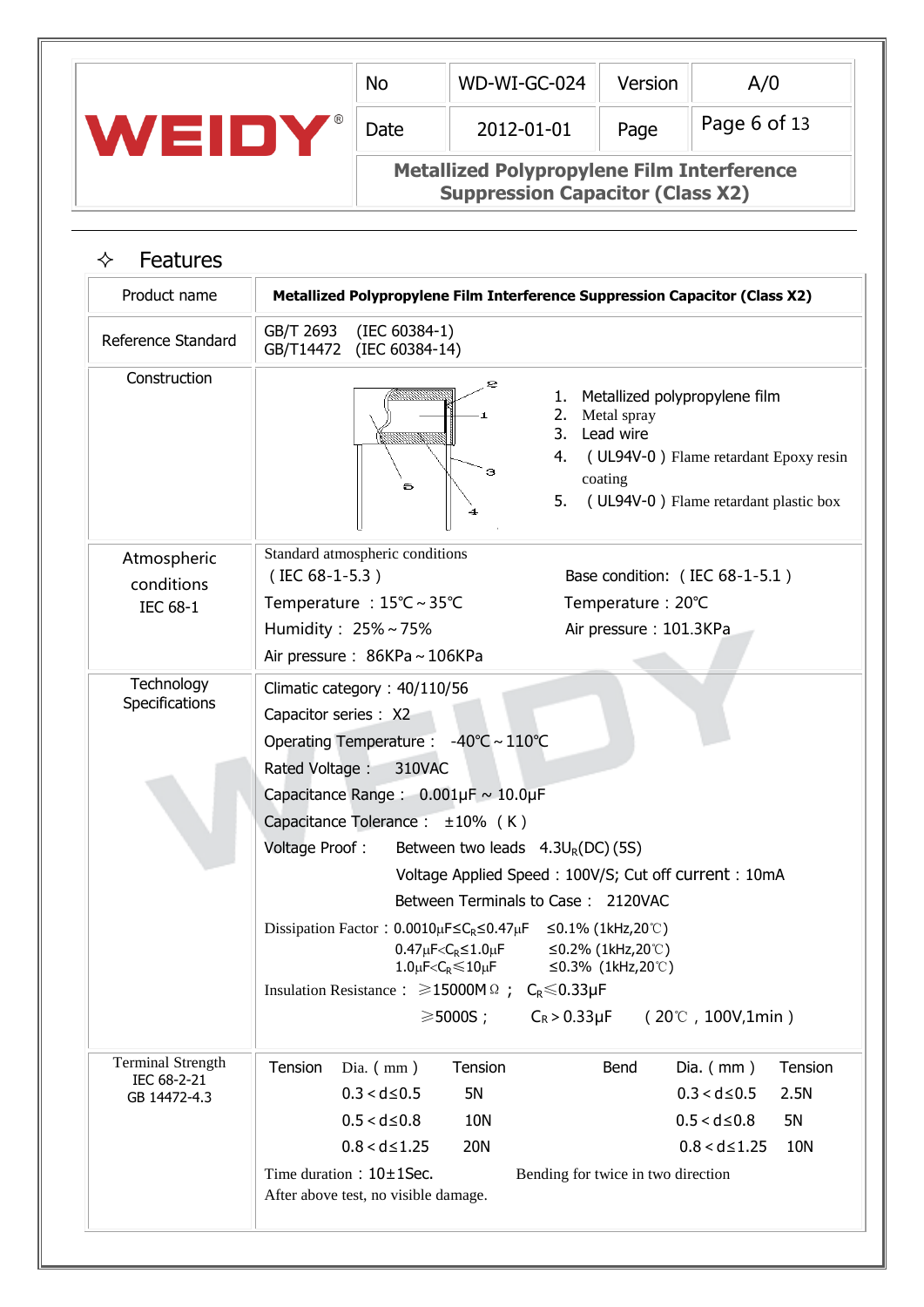|     | <b>No</b> | WD-WI-GC-024                                      | Version | A/0          |
|-----|-----------|---------------------------------------------------|---------|--------------|
| (R) | Date      | 2012-01-01                                        | Page    | Page 7 of 13 |
|     |           | <b>Metallized Polypropylene Film Interference</b> |         |              |

**Suppression Capacitor (Class X2)**

| Solder ability              |                                    | Soldering temperature : $235^{\circ}C \pm 5^{\circ}C$ |                                                                                              |
|-----------------------------|------------------------------------|-------------------------------------------------------|----------------------------------------------------------------------------------------------|
|                             |                                    | Immersion duration: 2.0s±0.5s                         |                                                                                              |
| IEC 68-2-20                 | Good Tinning                       |                                                       |                                                                                              |
|                             |                                    |                                                       |                                                                                              |
| Soldering heat              |                                    | Soldering temperature : $260^{\circ}C \pm 5^{\circ}C$ |                                                                                              |
| IEC 68-2-20<br>GB 14472-4.4 |                                    | Immersion duration: 10s±1s                            |                                                                                              |
|                             |                                    |                                                       | Dip depth from the mounting surface $2+0/0.5$ mm, using the thickness of 1.5 mm $\pm 0.5$ mm |
|                             | insulation shielding plate         |                                                       |                                                                                              |
|                             |                                    | Capacitance change : $\Delta C/C$ : $\leq \pm 5\%$    |                                                                                              |
| Temperature Cycling         |                                    | Temperature: $\theta$ A = -40°C ; $\theta$ B = +100°C |                                                                                              |
| IEC 68-2-14                 | Time duration: 30min;              |                                                       |                                                                                              |
|                             | Cycling times: five times          |                                                       |                                                                                              |
|                             |                                    | Capacitance change : $\Delta$ C/C : $\leq \pm 5\%$    |                                                                                              |
|                             |                                    |                                                       |                                                                                              |
| Vibration                   | Frequency: $10 \sim 500$ Hz        |                                                       |                                                                                              |
| IEC 68-2-6                  |                                    |                                                       | Time and direction: Each of the three directions for two hours, total duration about         |
|                             |                                    | 6 hours                                               |                                                                                              |
|                             |                                    |                                                       | Amplitude 0.75mm OR acceleration 98m/s2 (Taking the severity of lower)                       |
|                             |                                    | No visible damage and deterioration in appearance     |                                                                                              |
| <b>Bump</b>                 | Bump times: 4000次                  |                                                       |                                                                                              |
| IEC 68-2-29                 | Acceleration : 390m/s <sup>2</sup> |                                                       |                                                                                              |
|                             | Pulse duration: 6ms                |                                                       |                                                                                              |
|                             |                                    | No visible damage and deterioration in appearance     |                                                                                              |
| Climatic Sequence           | Dry heat                           | Temperature:                                          | Final measurement                                                                            |
|                             | IEC 68-2-2                         | $+110^{\circ}$ C                                      | No breakdown or flashover;                                                                   |
|                             |                                    | Time duration:                                        | No visible damage and deterioration in appearance<br>and the marking shall be legible        |
|                             |                                    | 16hours                                               | Capacitance change : $\Delta$ C/C : $\leq \pm$ 5%                                            |
|                             | Damp heat<br>cycle                 | Test Db, Severity b,<br>the first cycle               | DF change: $C_R \leq 1.0 \mu F$                                                              |
|                             | Cold                               | Temperature: -40°C                                    | $\Delta$ tan $\delta$ : $\leq$ 0.8%                                                          |
|                             | IEC 68-2-1                         | Time duration :                                       | $C_R > 1.0 \mu F$ $\Delta$ tan $\delta$ : $\leq$ 0.5% at 1 KHZ.                              |
|                             |                                    | 2hrs                                                  | <b>Insulation Resistance</b>                                                                 |
|                             |                                    | Temperature: 15°C                                     | $\geq$ 50% of the value before test                                                          |
|                             | Low Air                            | $-35^{\circ}$ C                                       |                                                                                              |
|                             | pressure<br>IEC 68-2-13            | Air Pressure:                                         |                                                                                              |
|                             |                                    | 8.5KPa                                                |                                                                                              |
|                             |                                    | Time duration: 1hr                                    |                                                                                              |
|                             |                                    | (apply UR at the                                      |                                                                                              |
|                             |                                    | last 1 minute.                                        |                                                                                              |
|                             |                                    |                                                       |                                                                                              |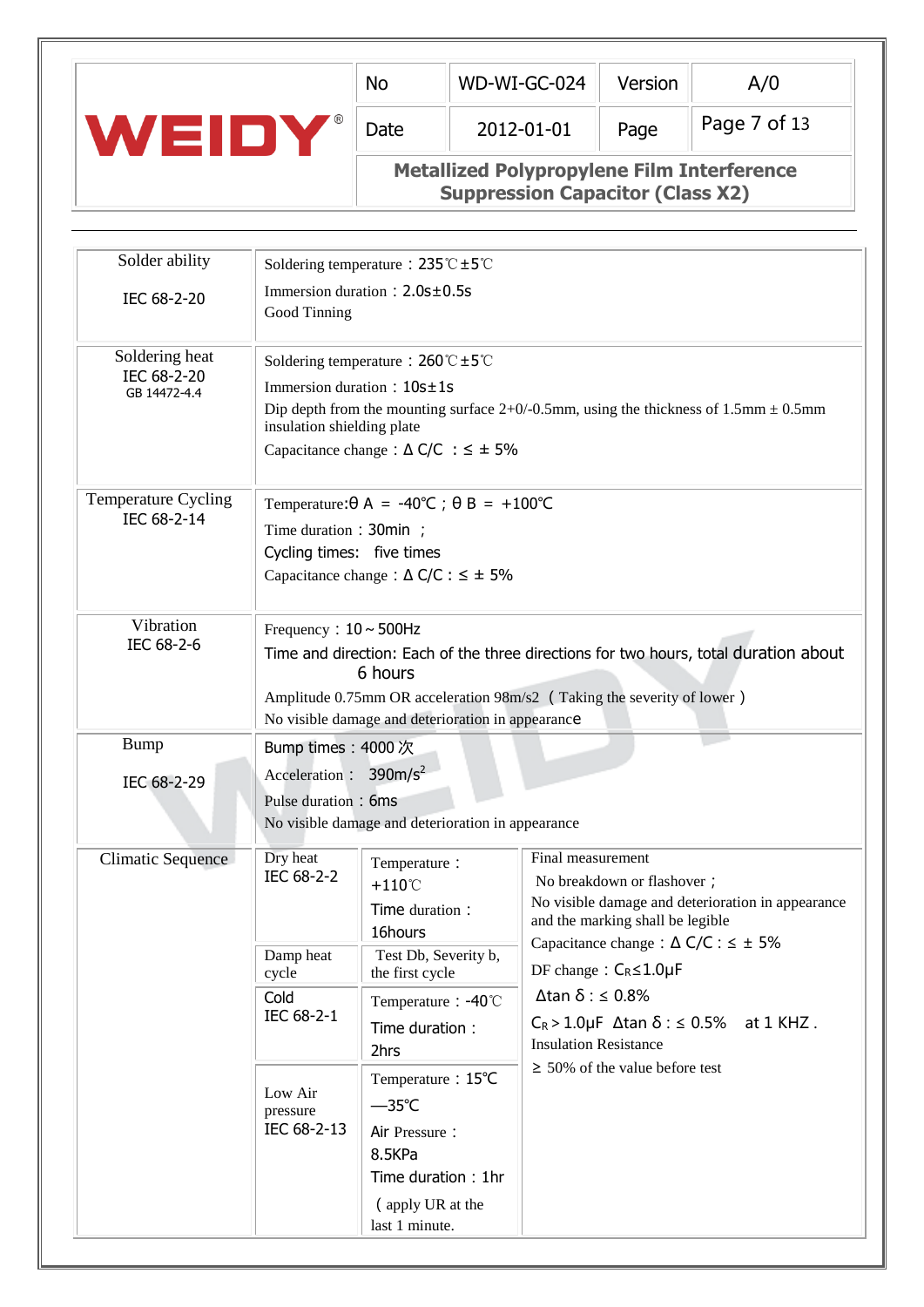|     | <b>No</b> | WD-WI-GC-024                                      | Version | A/0          |
|-----|-----------|---------------------------------------------------|---------|--------------|
| (R) | Date      | 2012-01-01                                        | Page    | Page 8 of 13 |
|     |           | <b>Metallized Polypropylene Film Interference</b> |         |              |

**Suppression Capacitor (Class X2)**

|                 | Damp heat<br>Test Db, Severity b,<br>cycle<br>the other cycles,<br>IEC 68-2-30<br>apply UR for 1 minute<br>after the test finished.                                                                                                                                                                                                                                                                                                                                                                                                                                                                                                                                                                                                          |
|-----------------|----------------------------------------------------------------------------------------------------------------------------------------------------------------------------------------------------------------------------------------------------------------------------------------------------------------------------------------------------------------------------------------------------------------------------------------------------------------------------------------------------------------------------------------------------------------------------------------------------------------------------------------------------------------------------------------------------------------------------------------------|
| Damp Heat Test  | Temperature: $40^{\circ}C \pm 2^{\circ}C$                                                                                                                                                                                                                                                                                                                                                                                                                                                                                                                                                                                                                                                                                                    |
| IEC 68-2-3      | Humidity: 93 +2/-3 %                                                                                                                                                                                                                                                                                                                                                                                                                                                                                                                                                                                                                                                                                                                         |
|                 | Time Duration: 56days                                                                                                                                                                                                                                                                                                                                                                                                                                                                                                                                                                                                                                                                                                                        |
|                 | No visible damage and deterioration in appearance and the marking shall be legible                                                                                                                                                                                                                                                                                                                                                                                                                                                                                                                                                                                                                                                           |
|                 | Capacitance change : $\Delta$ C/C : $\leq \pm 5\%$                                                                                                                                                                                                                                                                                                                                                                                                                                                                                                                                                                                                                                                                                           |
|                 | DF Change:: $C_R \le 1.0 \mu F$ $\Delta$ tan $\delta$ : $\le 0.8\%$ at 1 KHZ                                                                                                                                                                                                                                                                                                                                                                                                                                                                                                                                                                                                                                                                 |
|                 | $C_R > 1.0 \mu F \Delta \tan \delta$ : $\leq 0.5\%$ at 1 KHZ                                                                                                                                                                                                                                                                                                                                                                                                                                                                                                                                                                                                                                                                                 |
|                 | Insulation Resistance : $\geq 50\%$ of the value before test                                                                                                                                                                                                                                                                                                                                                                                                                                                                                                                                                                                                                                                                                 |
| Impulse Voltage | Voltage Setting: $CR \le 1.0\mu F$ UP = DC 2.5KV                                                                                                                                                                                                                                                                                                                                                                                                                                                                                                                                                                                                                                                                                             |
|                 | $CR > 1.0 \mu F$ UP = DC $2.5/\sqrt{C_R}$ KV                                                                                                                                                                                                                                                                                                                                                                                                                                                                                                                                                                                                                                                                                                 |
|                 | Each capacitor applies same polar pulse for 24 times. The time interval between pulses should<br>be less than 10s. The peak of pulse voltage is showed as above. If monitor reflects three<br>continuous pulse waves which refer to self-healing breakup does not occur, we can stop<br>applying pulse. The capacitor proves well. If there is no self-healing breakup for three times or<br>more after capacitor is applied pulse for 24 times, the capacitor also proves well. But if the<br>rated pulse wave occurs less than 3 times, the capacitor proves invalid. If wave occurs damped<br>vibration, the peak value Upp should be less than 10% of peak pulse voltage. The capacitor<br>should be no permanent breakup and flashover. |
| Durability      | Temperature : $+110^{\circ}$ C                                                                                                                                                                                                                                                                                                                                                                                                                                                                                                                                                                                                                                                                                                               |
|                 | Voltage: $1.25U_R(50Hz)$<br>Duration: 1000hrs, the voltage will be arise to 1000V (effective value) at intervals of 1<br>hour,<br>duration 0.1s. The voltage should be applied to each capacitor though 47 $\Omega \pm 5\%$<br>resistance.<br>No visible damage and deterioration in appearance and the marking shall be legible<br>Capacitance change : $\Delta$ C/C : $\leq \pm 10\%$<br>DF change: $C_R \le 1.0 \mu$ F $\Delta$ tan $\delta$ : $\le 0.8\%$ at 1 KHZ<br>$C_R > 1.0 \mu F \Delta \tan \delta$ : $\leq 0.5\%$ at 1 KHZ                                                                                                                                                                                                       |
|                 | Insulation Resistance: $\geq 50\%$ of the value before test                                                                                                                                                                                                                                                                                                                                                                                                                                                                                                                                                                                                                                                                                  |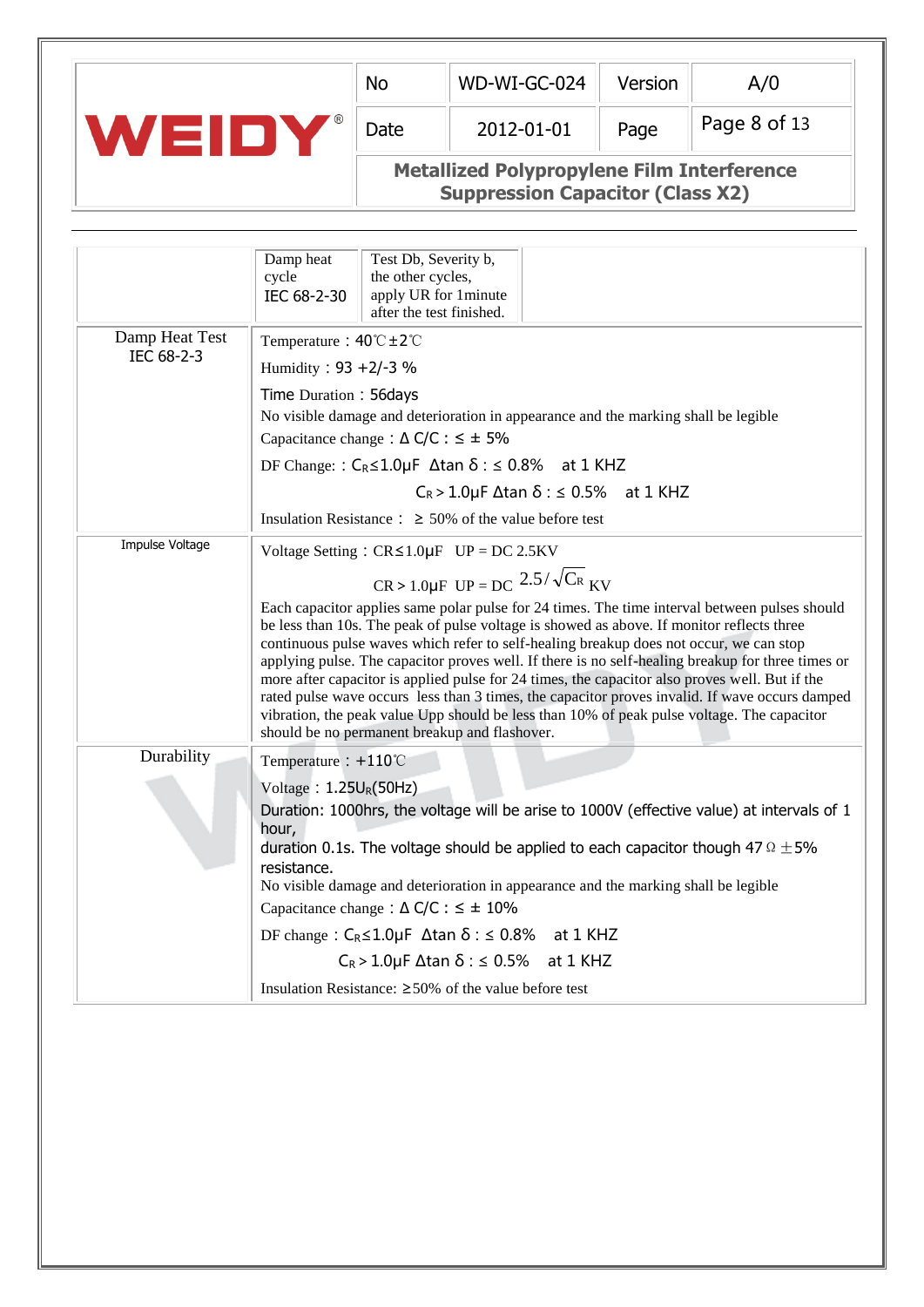|        | <b>No</b> | WD-WI-GC-024                                                                                 | Version | A/0          |
|--------|-----------|----------------------------------------------------------------------------------------------|---------|--------------|
| 13 I D | Date      | 2012-01-01                                                                                   | Page    | Page 9 of 13 |
|        |           | <b>Metallized Polypropylene Film Interference</b><br><b>Suppression Capacitor (Class X2)</b> |         |              |

| Charging $\&$ | Charging Times: 10000times                                                                                           |
|---------------|----------------------------------------------------------------------------------------------------------------------|
| Discharging   | Charging Voltage : $\sqrt{2} U_R$ Vd.c.                                                                              |
|               | Charging time: 0.5s                                                                                                  |
|               | Discharging time: 0.5s                                                                                               |
|               | Charging resistance : 220/C <sub>R</sub> $\Omega$ or limit charging current on 1A C <sub>R</sub> : rated capacitance |
|               | $(\mu$ F)                                                                                                            |
|               | Discharging resistance : $R = \frac{\sqrt{2}U_R}{C_R \times \frac{dU}{U}}(\Omega)$<br>dU/dt(V/us) : 100V/μs          |
|               | Capacitance change : $\triangle$ C/C : $\leq \pm 10\%$                                                               |
|               | DF change : C <sub>R</sub> ≤1µF: ≤0.8% (10kHz) C <sub>R</sub> >1µF: ≤0.5% (1kHz)                                     |
|               | Insulation Resistance: $\geq 50\%$ of the value before test                                                          |

 $\overline{\phantom{a}}$ 

| Flame Resistance Test     | Flame Resistance Class: B<br>Flame Applying Times: 1 time<br>Flame Applying Time: $250 < V(mm^3) \le 500$<br>10 <sub>S</sub><br>500 <v(mm<sup>3) <math>\leq</math>1750<br/>20<sub>s</sub><br/><math>V/mm^3</math>) &gt; 1750<br/>30<sub>s</sub><br/>Burning time for rest flame: 30s<br/>Burn dropping or dropped hot part can not fire face tissues. No requirement<br/>of charge measurement.</v(mm<sup>                                                                            |
|---------------------------|---------------------------------------------------------------------------------------------------------------------------------------------------------------------------------------------------------------------------------------------------------------------------------------------------------------------------------------------------------------------------------------------------------------------------------------------------------------------------------------|
| <b>Pyrophorisity Test</b> | $U = U_R$<br>Ui=2.5kV $_{0}^{+7}$ %<br>Each sample should bear one storage capacitor for 20 times. Discharging storage<br>charge for tested capacitor to Ui voltage. The interval between discharging should<br>be 5S.<br>During the test, U is applied on two terminal of capacitor and keep for 2 min at the<br>last discharge unless melting fuse make the circuit open.<br>Gauze which wind on capacitor should be not burned by flame. No requirement of<br>current measurement. |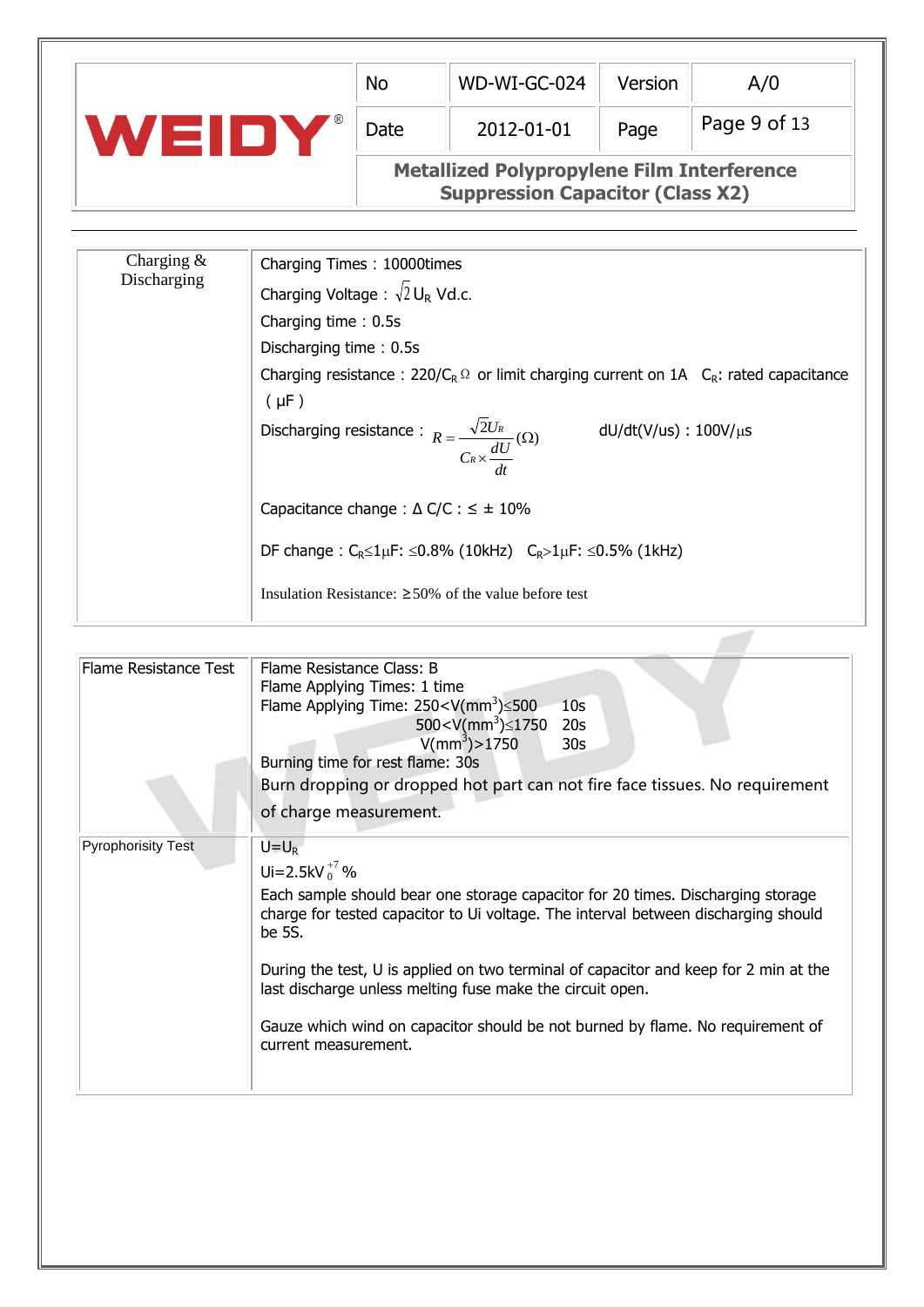|       | <b>No</b>                                                                                    | WD-WI-GC-024 | Version | A/0           |  |  |  |
|-------|----------------------------------------------------------------------------------------------|--------------|---------|---------------|--|--|--|
| WEIDI | Date                                                                                         | 2012-01-01   | Page    | Page 10 of 13 |  |  |  |
|       | <b>Metallized Polypropylene Film Interference</b><br><b>Suppression Capacitor (Class X2)</b> |              |         |               |  |  |  |

# $\Diamond$  Soldering Temperature VS Time





#### **Temperature Characteristics**

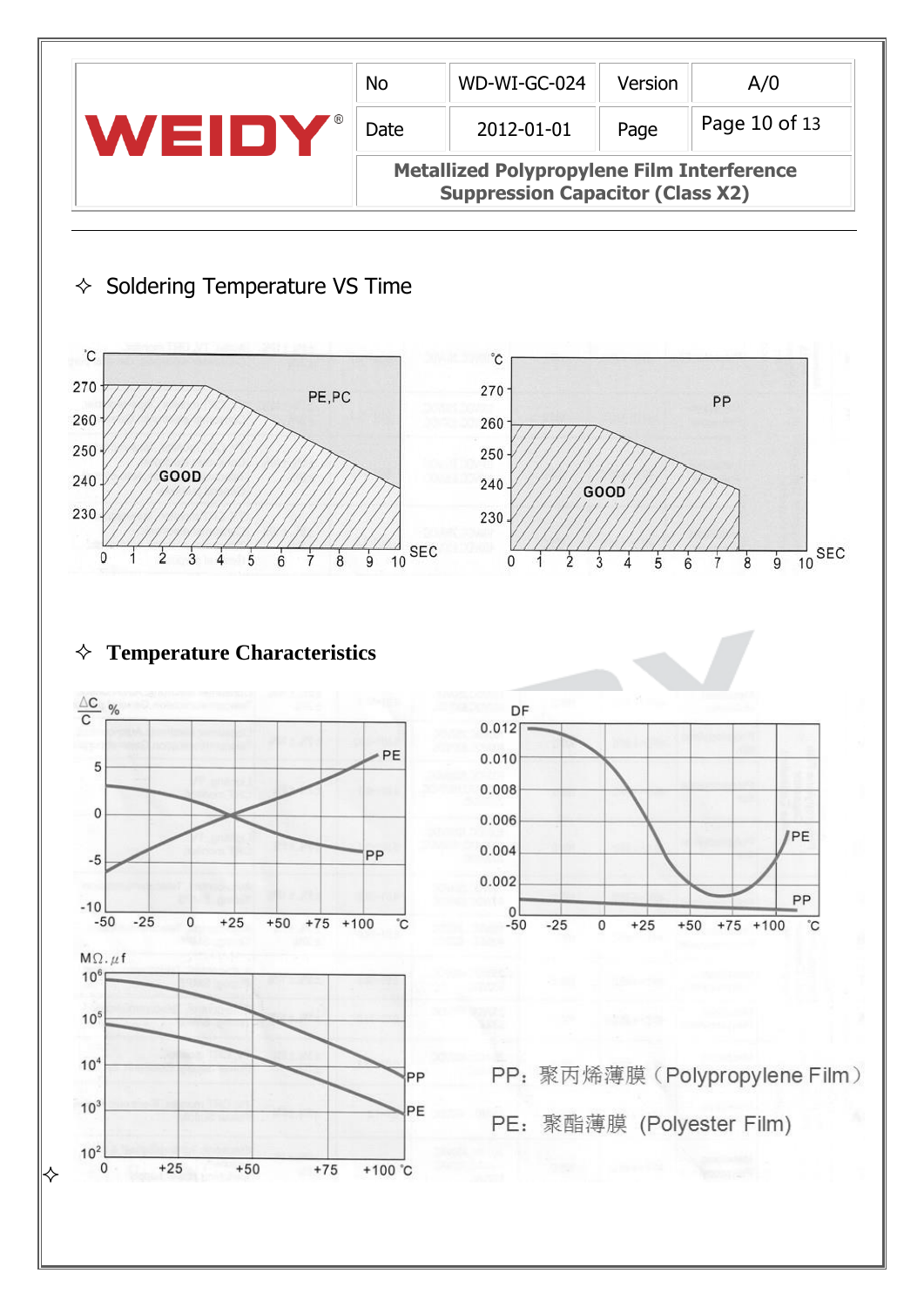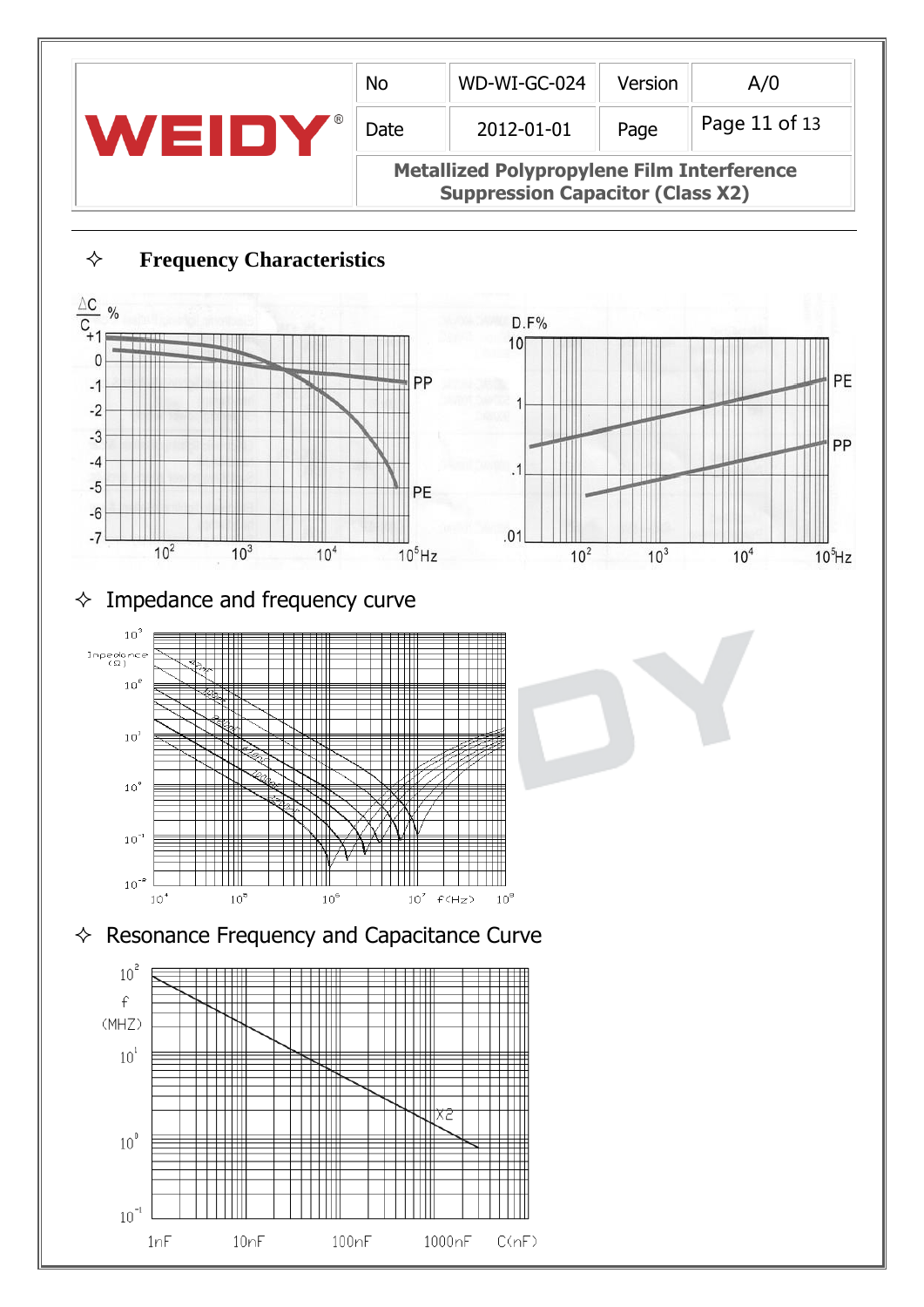|                                 |                |                                                                            |                                      |           | <b>No</b> |                                                                                              | WD-WI-GC-024            |                                                                 |         | Version                        |           | A/0                                   |               |  |
|---------------------------------|----------------|----------------------------------------------------------------------------|--------------------------------------|-----------|-----------|----------------------------------------------------------------------------------------------|-------------------------|-----------------------------------------------------------------|---------|--------------------------------|-----------|---------------------------------------|---------------|--|
|                                 |                |                                                                            | WEIDY                                |           | Date      |                                                                                              | 2012-01-01              |                                                                 | Page    |                                |           | Page 12 of 13                         |               |  |
|                                 |                |                                                                            |                                      |           |           | <b>Metallized Polypropylene Film Interference</b><br><b>Suppression Capacitor (Class X2)</b> |                         |                                                                 |         |                                |           |                                       |               |  |
| ✧                               |                |                                                                            | <b>Marking Specification</b>         |           |           |                                                                                              |                         |                                                                 |         |                                |           |                                       |               |  |
|                                 | WEIDY          | $0.68$ $\,\mathrm{Hz}$ K                                                   | MKP<br>$310V \sim$                   |           |           |                                                                                              | Content                 | Description                                                     |         | Content                        |           | Description                           |               |  |
|                                 | X2             | 40/110/56/B<br>$\mathscr{B}_{\mathfrak{m}}$ . $\mathscr{B}_{\mathfrak{m}}$ | $\epsilon$ eg                        |           |           |                                                                                              | <b>WEIDY</b>            | Logo                                                            |         | 40/110/56                      |           | <b>Climate Catagory</b>               |               |  |
|                                 |                |                                                                            |                                      |           |           |                                                                                              | <b>MKP</b>              | Type                                                            |         | ങ™                             |           | <b>ENEN-VDE Approval</b>              |               |  |
|                                 |                |                                                                            |                                      |           |           |                                                                                              | $0.68 \mu F$            | Capacitance                                                     |         | 600                            |           | CQC approval                          |               |  |
|                                 |                |                                                                            |                                      |           |           |                                                                                              | К                       | Capacitance<br>Tolerance                                        |         | $c$ <b>H</b> <sub>28</sub>     |           | UL, CUL Approval                      |               |  |
|                                 |                |                                                                            |                                      |           |           |                                                                                              | X2                      | Serise                                                          |         | B                              |           | Flame Resistance Class                |               |  |
|                                 |                |                                                                            |                                      |           |           |                                                                                              | 310V <sub>~</sub>       | Rated Voltage                                                   |         |                                |           |                                       |               |  |
|                                 |                |                                                                            | $\Diamond$ Taping Drawing&Dimensions |           |           |                                                                                              |                         |                                                                 |         |                                |           |                                       |               |  |
| ĻŁ<br>T                         |                | Po                                                                         |                                      |           |           | Ψ                                                                                            | Η                       | P <sub>1</sub>                                                  |         |                                |           | $\frac{\sqrt{w_0^{\wedge} w_1}}{w}$ w | $\downarrow$  |  |
|                                 |                |                                                                            |                                      |           |           |                                                                                              |                         | $\overline{F}$<br>$\overset{\mathbf{P}_0}{\longleftrightarrow}$ | →!      | $\overline{\mathcal{L}^{D_0}}$ |           |                                       |               |  |
|                                 |                |                                                                            | Fig.1                                |           |           |                                                                                              |                         |                                                                 |         | Fig.2                          |           |                                       |               |  |
| Technique                       | Cod            |                                                                            |                                      | Size (mm) |           |                                                                                              |                         | Cod                                                             |         |                                | Size (mm) |                                       |               |  |
| Data                            | e              | $P = 5$                                                                    | $P = 7.5$                            | $P = 10$  | $P = 15$  | Toler<br>ance                                                                                | Technique<br>Data       | e                                                               | $P = 5$ | $P = 7.5$                      | $P = 10$  | $P = 15$                              | Tolera<br>nce |  |
| Taping Type                     |                | Fig1                                                                       | Fig1                                 | Fig2      | Fig2      |                                                                                              | Taping<br>Type          |                                                                 | Fig1    | Fig1                           | Fig2      | Fig2                                  |               |  |
| Section<br>distance             | P <sub>3</sub> | 12.7                                                                       | 12.7                                 | 25.4      | 25.4      | $\pm 1.0$                                                                                    | Tape<br>width           | W                                                               | 18.0    | 18.0                           | 18.0      | 18.0                                  | $\pm 0.5$     |  |
| Distance<br>between two<br>hole | P <sub>0</sub> | 12.7                                                                       | 12.7                                 | 12.7      | 12.7      | $\pm 0.3$                                                                                    | <b>Jack</b><br>position | W1                                                              | 9.0     | 9.0                            | 9.0       | 9.0                                   | ±0.5          |  |

| <b>JELLIUI I</b><br>distance           | P <sub>3</sub> | 12.7         | 12.7 | 25.4        | 25.4         | ±1.0 | i upe<br>width          | W              | 18.0 | 18.0 | 18.0 | 18.0 | ±0.5 |
|----------------------------------------|----------------|--------------|------|-------------|--------------|------|-------------------------|----------------|------|------|------|------|------|
| <b>Distance</b><br>between two<br>hole | P <sub>0</sub> | 12.7         | 12.7 | 12.7        | 12.7         | ±0.3 | <b>Jack</b><br>position | W1             | 9.0  | 9.0  | 9.0  | 9.0  | ±0.5 |
| Leads<br>position                      | P1             | 3.85         | 2.6  | 7.7         | 5.2          | ±0.7 | Bending<br>height       | H <sub>0</sub> | 16   | 16   | 16   | 16   | ±0.5 |
| Pitch for<br>forming type              | F              | 5.0          | 7.5  | 10.0        | 15.0         | ±0.5 | Taping<br>Height        | Н              | 18.5 | 18.5 | 18.5 | 18.5 | ±0.5 |
| Body<br>position                       | P <sub>2</sub> | 6.35         | 6.35 | 12.7        | 12.7         | ±1.3 | Dia of<br>hole          | Do             | 4.0  | 4.0  | 4.0  | 4.0  | ±0.3 |
| Product<br>Inclination                 | Δ<br>S         | $\mathbf{0}$ | 0    | $\mathbf 0$ | $\mathbf{0}$ | ±0.2 | Taping<br>thickiness    |                | 0.7  | 0.7  | 0.7  | 0.7  | ±0.2 |
|                                        |                |              |      |             |              |      |                         |                |      |      |      |      |      |